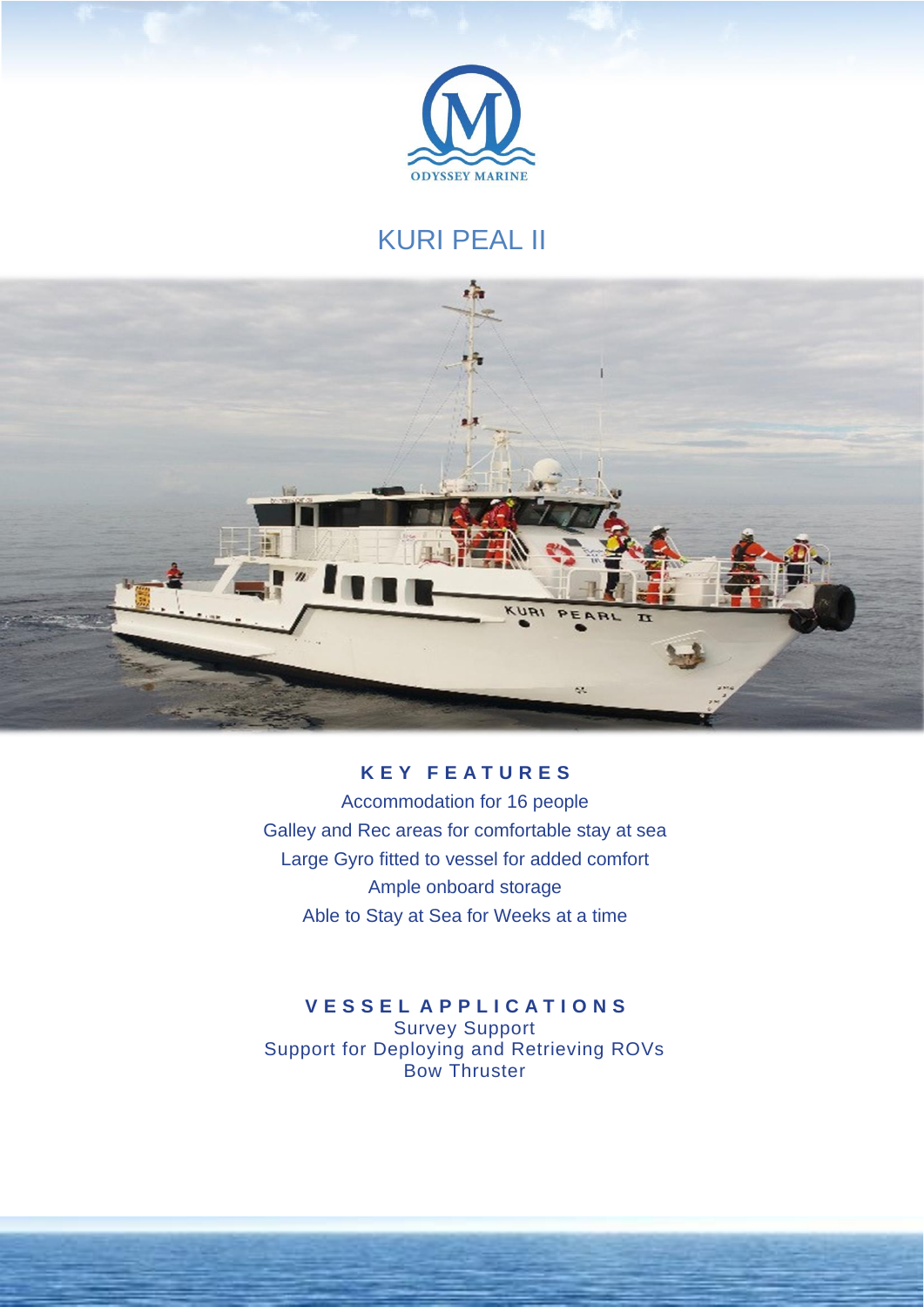| MA IN<br>PARTICULARS:<br>Builder: | <b>Precision Marine</b>                                                                                              |
|-----------------------------------|----------------------------------------------------------------------------------------------------------------------|
|                                   |                                                                                                                      |
| Design:                           | Phil Curran                                                                                                          |
| Construction:                     | Aluminum                                                                                                             |
| $L.O.A$ :                         | 24.95m                                                                                                               |
| Waterline length:                 | 9.10m                                                                                                                |
| Beam:                             | 6.5m                                                                                                                 |
| Draft:                            | 2m                                                                                                                   |
| PRINCIPAL PARTICULARS:            |                                                                                                                      |
| Year Built:                       | 1987                                                                                                                 |
| Year of Latest Refit:             | 2019                                                                                                                 |
| Refit Designer:                   | <b>Southerly Designs</b>                                                                                             |
| Refit Builder Armada:             | Ships & M3                                                                                                           |
| <b>Survey Class:</b>              | 2B with 16 Berthed Persons,                                                                                          |
|                                   | 1D with 51 Un-berthed Persons                                                                                        |
|                                   | PROPULSION AND MACHINERY:                                                                                            |
| Engines HP:                       | 2 x Caterpillar C18 740HP                                                                                            |
| Fuel Type:                        | <b>Diesel</b>                                                                                                        |
| Gear Box:                         | 2 x ZF500-1A with Troll Valves                                                                                       |
| <b>Bow Thruster:</b>              | Keypower 75HP hydraulic Max Speed 16kn                                                                               |
| Fuel Capacity:                    | 30 000L                                                                                                              |
| Generators:                       | 2 x Kohler with 40KVA 3 phase 50Hz 2020 install                                                                      |
| Inverters:                        | 1 x Alessi 600w 24v-240v                                                                                             |
|                                   | 1 x Selectronic SE22 1600-5000w 24v-240v                                                                             |
| <b>Batteries:</b>                 | 2 x 24v Banks in Engine Room                                                                                         |
| PERFORMANCE:                      |                                                                                                                      |
| Economical speed:                 | 10 knots @ 100L/hour                                                                                                 |
| Cruise speed:                     | 14 knots                                                                                                             |
| Max speed:                        | 16 knots                                                                                                             |
| ACCOMMODATION:                    |                                                                                                                      |
| Arrangement:                      | 16 persons in 3 x 1 person berths,<br>3 x 2 person berths,<br>1 x 2-person day berth,<br>1 x 5-person berth.         |
| Air Conditioning:                 | Marine Air Systems air conditioners and Daikin Split System air conditioners<br>fitted throughout all living spaces. |
| Toilets & Showers:                | 4 in total.<br>1 lower level,<br>1 deck level inside,<br>1 deck level outside,<br>1 bridge level                     |
| TV & Radio:                       | 3 plasma screens fitted throughout the vessel, with full satellite TV and DVD                                        |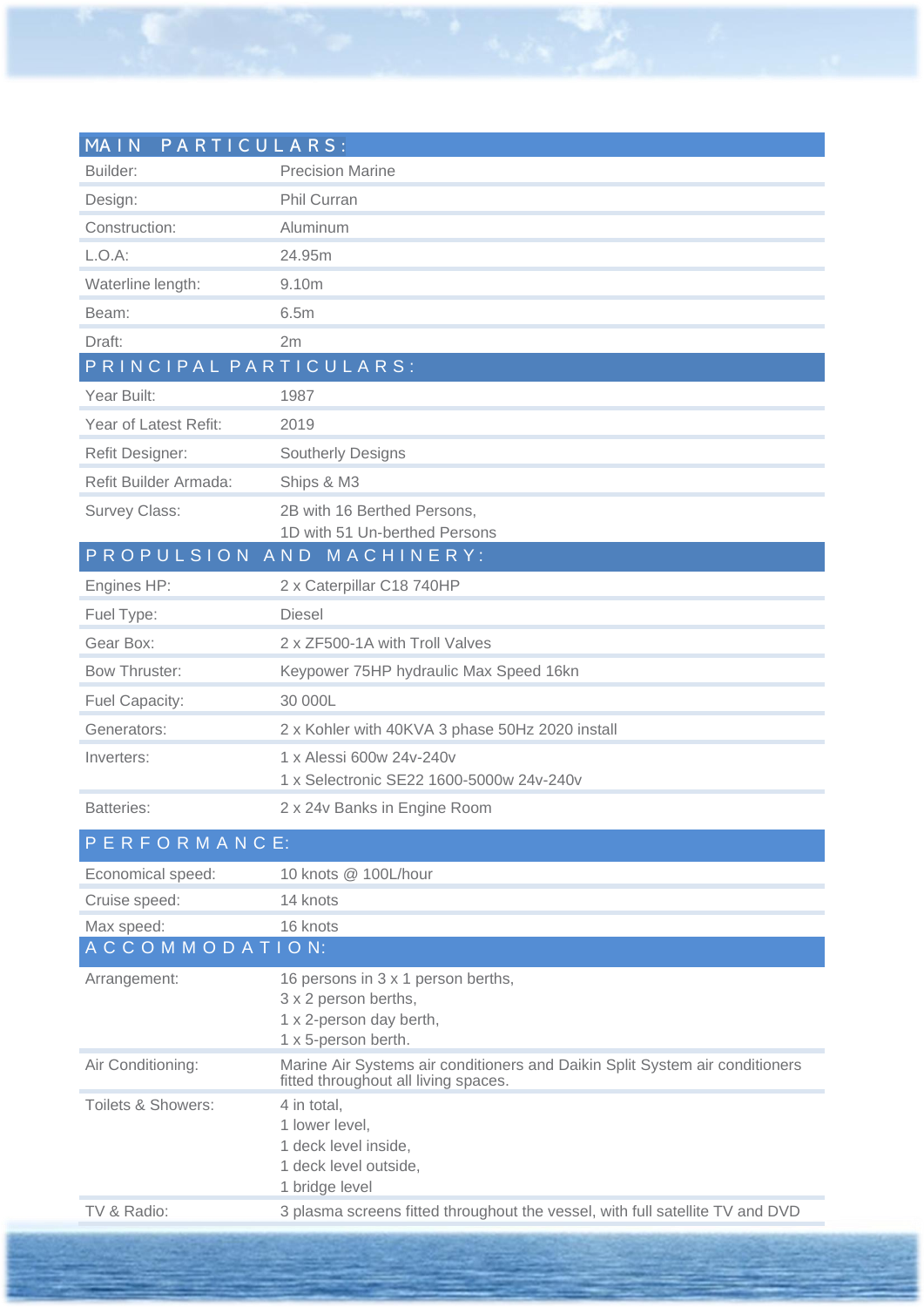|                       | available,<br>AM/FM radio available deck and bridge levels                                                                                                                                                                                                                           |
|-----------------------|--------------------------------------------------------------------------------------------------------------------------------------------------------------------------------------------------------------------------------------------------------------------------------------|
| Laundry:              | 2x LG washer/drier combos located in storeroom and one dryer in main deck.                                                                                                                                                                                                           |
| Galley:               | Stove 1 x electric Miele,<br>Oven 1 x electric Miele.<br>Microwave 1 x Panasonic.<br>Fridge & Freezer 1 x Westinghouse 640L, fridge/freezer with chilled water and<br>ice dispenser.<br>1 x Fisher & Paykel chest freezer and 1 chest fridge in storage room.<br>1x Miele dishwasher |
| <b>Power Outlets:</b> | 240v GPO's throughout vessel,<br>1 x 32 Amp 3 phase outlets on Main Deck                                                                                                                                                                                                             |
| Power Packs:          | 1 x 11kw 15HP 3 phase Anchor Winch and 1x hydraulic capstan fitted to the<br>port side stern of the vessel                                                                                                                                                                           |

| DECK ITEMS & EQUIPMENT:                      |                                                                                                                                                                                                        |  |
|----------------------------------------------|--------------------------------------------------------------------------------------------------------------------------------------------------------------------------------------------------------|--|
| Moon Pool:                                   | 30t Deck Capacity                                                                                                                                                                                      |  |
| Canopy:                                      | Removable hard top canopy over Aft deck                                                                                                                                                                |  |
| <b>BBQ</b> Area:                             | Removable BBQ bar on Aft deck fitted with,<br>1 x 4 burner BBQ, 2 bar fridges, 1 bar freezer                                                                                                           |  |
| Davit:                                       | 1 x Steelhead Marine WD800 electric davit fitter to the Aft bridge                                                                                                                                     |  |
| Dive/Tender Platform:                        | 1 x Dive/Tender Platform fitted to stern of vessel                                                                                                                                                     |  |
| Tenders:                                     | 1 x 5.6m Plate aluminium centre console rescue vessel powered by 140hp<br>Yamaha,<br>fitted with VHF radio, nav lights, GPS, sounder and safety equipment. Mounted<br>on Dive/Tender platform at stern |  |
| Fresh Water Tanks:                           | 2 x 3430L tanks, internally coated with Epoxy flex an approved coating for<br>potable water AS<br>4020:2005                                                                                            |  |
| <b>Desalination Unit:</b>                    | 1 x 100L/hour SK Water maker<br>Wastewater 1 x Maxi-San                                                                                                                                                |  |
| <b>Treatment Plant:</b>                      | MARPOL approved Sullage system holding 2 x 500L HDPE plastic tanks                                                                                                                                     |  |
| EQUIPMENT & INSTUMENTATION:<br><b>BRIDGE</b> |                                                                                                                                                                                                        |  |
| <b>Steering Stations:</b>                    | 3 in total,<br>1 x Main helm.<br>1 x Aft helm.<br>1 x remote station                                                                                                                                   |  |
| Aft Work/Survey:                             | 1 x Aft Work/Survey Station with Station seating and bench space for 4 plus<br>standing room, overlooks aft deck and has goose neck cable runners to both<br>deck level and upper roof                 |  |
| HF Radio:                                    | 1 x JRC JSB-196                                                                                                                                                                                        |  |
| VHF:                                         | 3 in total, 1 x ICOM IC-M502, 1 x ICOM IC-M304, 1 x Uniden Atlantic 260<br>portable                                                                                                                    |  |
| Printer:                                     | 1 x Epson Workforce WF3725 Wi-Fi                                                                                                                                                                       |  |
| Stereo:                                      | 1 x Sony CDX-GT260                                                                                                                                                                                     |  |
| Radar:                                       | 1 x JRC JMA-5100                                                                                                                                                                                       |  |
| Sounder:                                     | 1 x JRC JFC-130                                                                                                                                                                                        |  |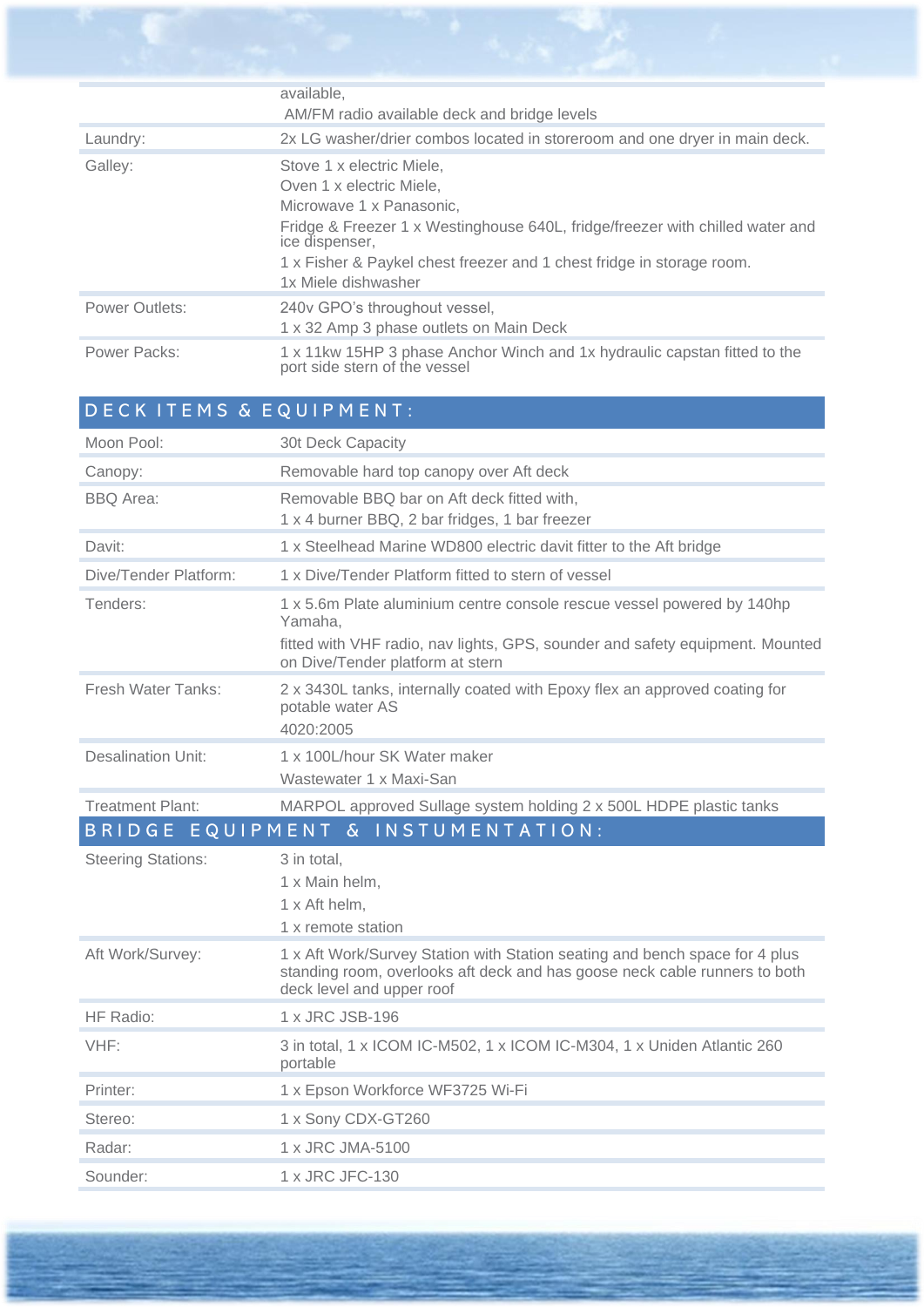| Plotters:            | 2 in total, 1 x Lorenz Starlight Plus with GPS,<br>1 x MaxSea Timezero main |
|----------------------|-----------------------------------------------------------------------------|
| Wind Indicator:      | 1 x Clipper                                                                 |
| Compass:             | 1 x Tokyo Keiki                                                             |
| SAFETY EQUIPMENT:    |                                                                             |
| Life Rafts:          | 8 Person RFD                                                                |
| Life Rings:          | 6                                                                           |
| Life Jackets:        | 54 in total, 16 SOLAS, 35 Coastal, 3 Child Engine room Fixed                |
| Fire System:         | <b>NAF S-III</b>                                                            |
| EPIRB:               | McMurdo E5 Smart find 406                                                   |
| Pyrotechnics:        | As per DOT 2B/1D survey                                                     |
| Day Shapes:          | As per DOT 2B/1D survey                                                     |
| Flags:               | Full complement                                                             |
| First Aid Equipment: | RFDS Kit +Oxy-viva +Defib                                                   |